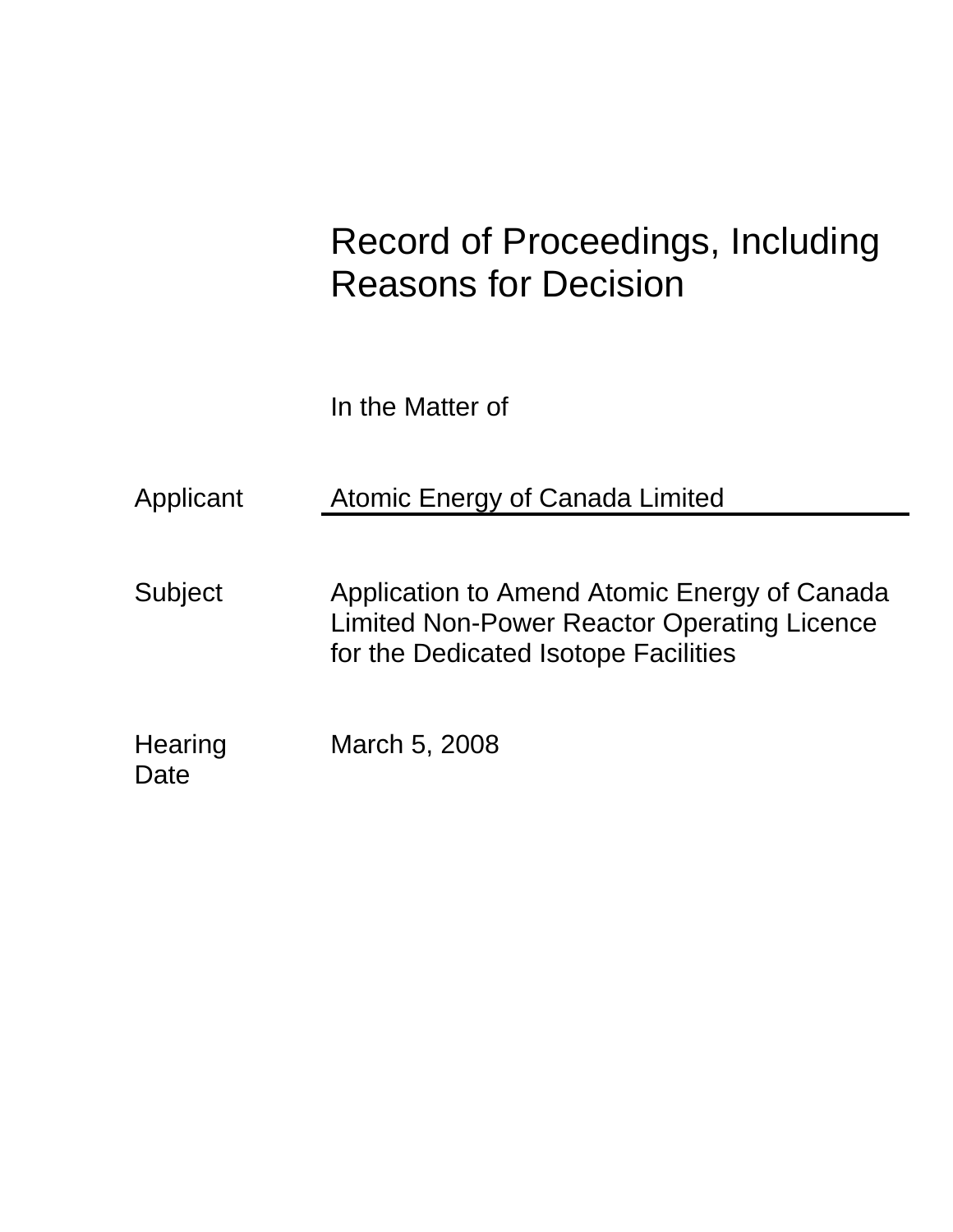## **RECORD OF PROCEEDINGS**

| Applicant:                                | Atomic Energy of Canada Limited (AECL)                                                                                               |
|-------------------------------------------|--------------------------------------------------------------------------------------------------------------------------------------|
| Address/Location:                         | Chalk River Laboratories, Chalk River, Ontario, K0J 1J0                                                                              |
| Purpose:                                  | Application to Amend Atomic Energy of Canada Limited Non-<br>Power Reactor Operating Licence for the Dedicated Isotope<br>Facilities |
| Application received:                     | <b>January 28, 2008</b>                                                                                                              |
| Date of hearing:                          | March 5, 2008                                                                                                                        |
| Location:                                 | Canadian Nuclear Safety Commission (CNSC) Public Hearing<br>Room, 280 Slater St., 14th. Floor, Ottawa, Ontario                       |
| Members present:                          | M. Binder, Chair                                                                                                                     |
| Secretary:<br><b>Recording Secretary:</b> | K. McGee<br>P. Reinhardt                                                                                                             |

 **Date of Release of Decision:** March 12, 2008 **Licence: Amended**<br>**Date of Release of Decision: March 12, 2008**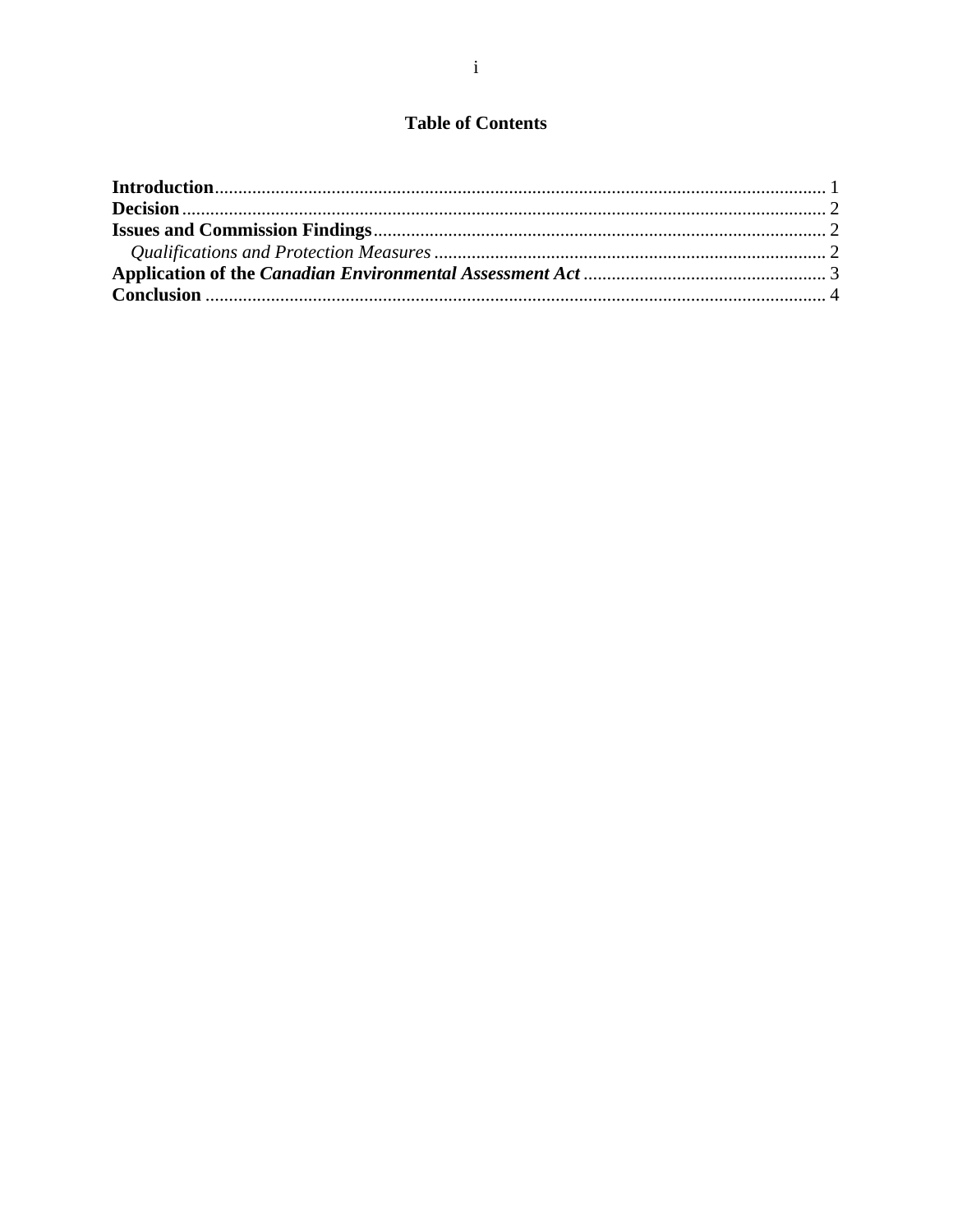## **Introduction**

- 1. Atomic Energy of Canada limited (AECL) has applied to the Canadian Nuclear Safety Commission<sup>1</sup> (CNSC) for an amendment to its Non-Power Reactor Operating Licence for its Dedicated Isotope Facilities at the Chalk River Laboratories, Chalk River, Ontario. The current licence is NPROL 62.00/2011.
- 2. The purpose of this request is to amend the current operating licence to change one of the documents listed in its Appendix B, the MAPLE Reactors Operating Limits and Conditions (OLCs). The new set of OLCs would incorporate changes required for performing the 400A-series of tests as part of AECL's investigation of the positive Power Coefficient of Reactivity of the MAPLE 1 reactor. Other changes resulting from AECL's Safety Review Committee (SRC) and CNSC staff comments on earlier versions of the OLCs would also be incorporated in the new OLCs.

## Issue

- 3. In considering the application, the Commission was required to decide, pursuant to subsection 24(4) of the *Nuclear Safety and Control Act*<sup>2</sup>:
	- a) if AECL is qualified to carry on the activity that the amended licence would authorize; and
	- b) if in carrying on that activity, AECL would make adequate provision for the protection of the environment, the health and safety of persons and the maintenance of national security and measures required to implement international obligations to which Canada has agreed.

## **Hearing**

4. The Commission, in making its decision, considered information presented for a hearing held on March 5, 2008 in Ottawa, Ontario. The hearing was conducted in accordance with the *Canadian Nuclear Safety Commission Rules of Procedure*<sup>3</sup> . During the hearing, the Commission considered written submissions from CNSC staff (CMD 08-H106) and AECL (CMD 08-H106.1).

 $\overline{a}$ 

<sup>&</sup>lt;sup>1</sup> The *Canadian Nuclear Safety Commission* is referred to as the "CNSC" when referring to the organization and its staff in general, and as the "Commission" when referring to the tribunal component.

 $^{2}$  S.C. 1997, c. 9.<br>  $^{3}$  S O B (2000, 211)

 $3$  S.O.R./2000-211.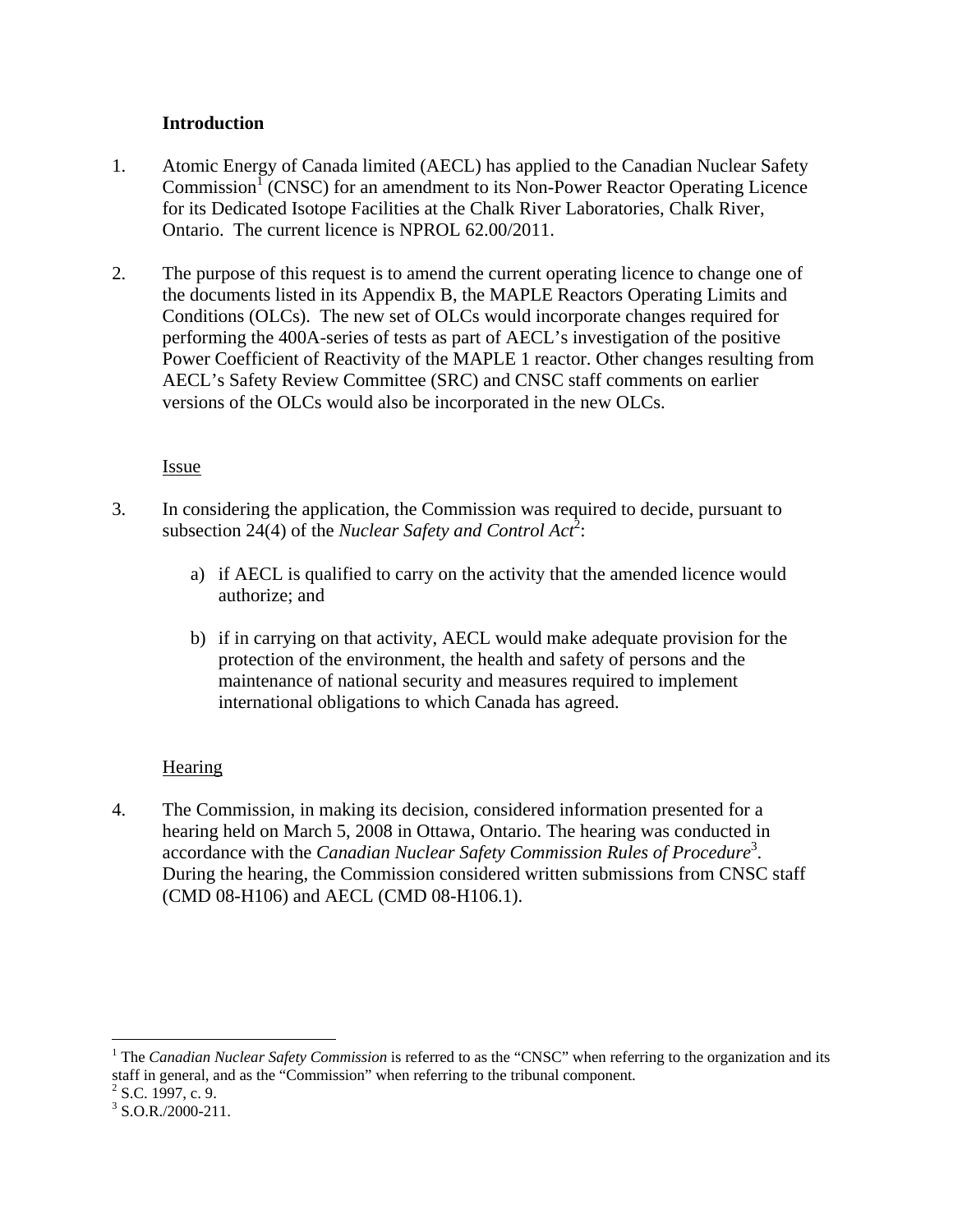#### **Decision**

5. Based on its consideration of the matter, as described in more detail in the following sections of this *Record of Proceedings*, the Commission concludes that AECL is qualified to carry on the activity that the amended licence will authorize. The Commission is of the opinion that AECL, in carrying on that activity, will make adequate provision for the protection of the environment, the health and safety of persons and the maintenance of national security and measures required to implement international obligations to which Canada has agreed. Therefore,

> the Commission, pursuant to section 24 of the *Nuclear Safety and Control Act*, amends the Non-Power Reactor Operating Licence NPROL 62.00/2011 issued to Atomic Energy of Canada Ltd for its Dedicated Isotope Facilities. The amended licence, PROL 62.01/2011, remains valid until October 31, 2011.

6. The Commission includes in the licence the modifications as recommended by CNSC staff in CMD 08-H106.

#### **Issues and Commission Findings**

7. In making its licensing decision, the Commission considered a number of issues relating to AECL's qualification to carry out the proposed activities and the adequacy of the proposed measures for protecting the environment, the health and safety of persons, national security and international obligations to which Canada has agreed.

#### *Qualifications and Protection Measures*

8. CNSC staff reviewed the MAPLE Reactors OLCs proposed by AECL with the following comments: the current OLCs include the main document and four different appendices that contain changes modifying the previous appendix depending of the current state of the reactor. The situation would be greatly improved if each of the appendix contained modifications to the main document to the particular reactor state and then at most one appendix, the one relevant to the current state of the reactor would be applicable at a given time.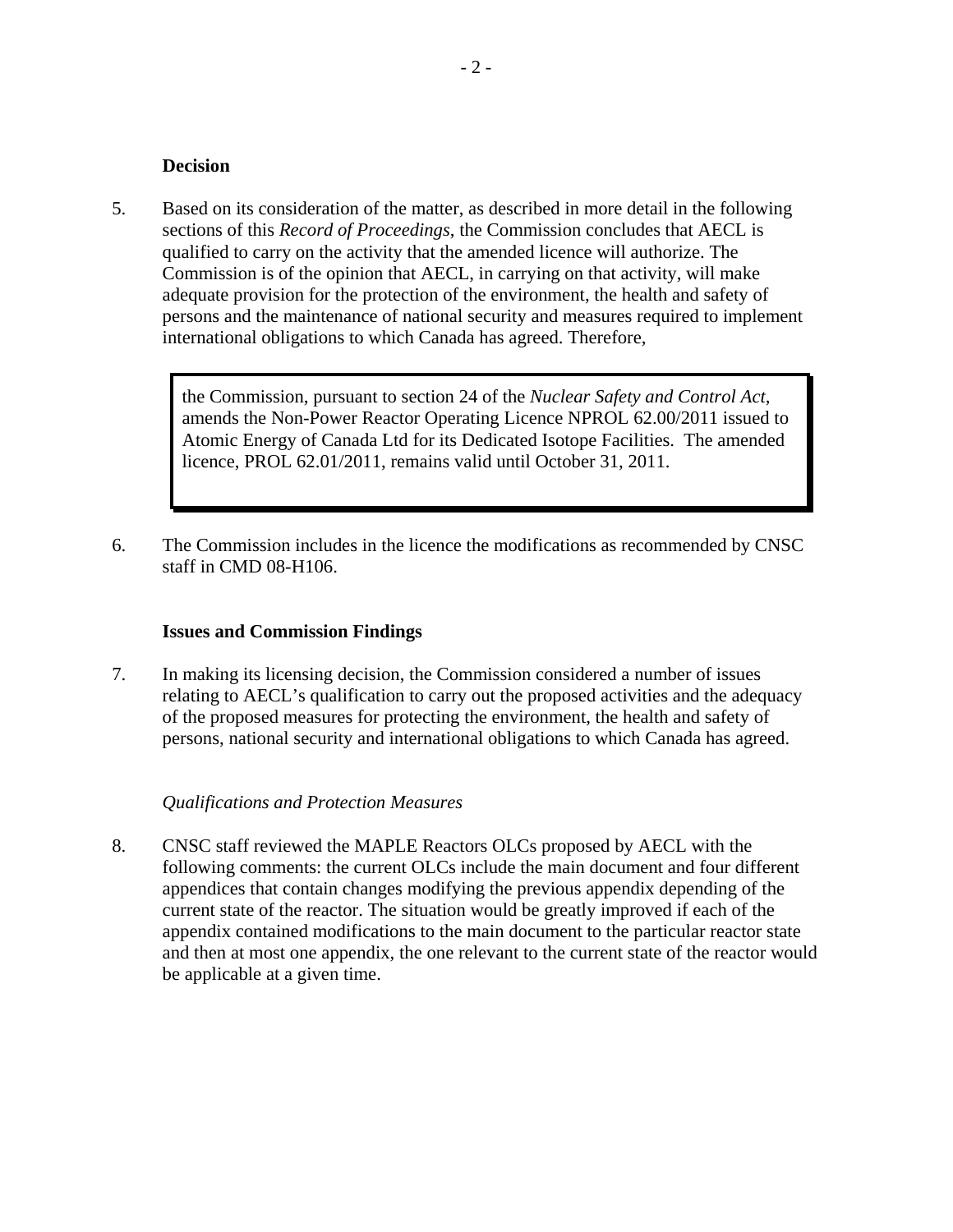- 9. CNSC staff recognized that the OLCs correctly reflect the safety case for operation with perforated flow tubes with the exception that these require using the reduced set point. Therefore this reduction remains in the conservative direction. There was also a concern raised by the fact that the following assumptions present in the safety case were absent in the OLCs: namely, section 5.2, the reflector cooling system heat exchanger is isolated when operating with the Primary Coolant System (PCS) not running and section 6.1.2, the operation of the reflector cover gas vent valve would be prohibited during the loss and subsequent restoration of reflector inventory.
- 10. One of the requirements proposed in the OLC revisions is to decrease the bound of the Limiting Condition for Safe Operations (LCO) for the acceptable range of plenum-topool pressure difference from the current limit of 118 kPa to 110 kPa. This change has been found acceptable by CNSC staff as it is expected to have only a minor effect on the suppression of core jet. However, CNSC staff request that the bypass flow limits present in the revision 21 of the OLCs be reinstalled in the next OLCs revision to be proposed by AECL.
- 11. The proposal to remove the requirement in regards of the Reactor Regulating System (RRS) to shut down the reactor at a certain value of plenum-to-pool pressure difference was accepted by CNSC staff.
- 12. CNSC staff considered that the comments above outline issues that are not impediments to the approval of Revision 23 of the MAPLE Reactors OLCs for the performance of the 400-A series of tests in the MAPLE 1 reactor. However, these comments should be addressed by AECL and dispositioned in the next revision of the MAPLE OLCs.
- 13. Based on the above information, the Commission approves revision 23 of the Operating limits and conditions proposed by the AECL.

## **Application of the** *Canadian Environmental Assessment Act*

- 14. Before making a licensing decision, the Commission must be satisfied that all applicable requirements of the *Canadian Environmental Assessment Act*4 (CEAA) have been fulfilled.
- 15. CNSC staff reported that it had completed an Environmental Assessment (EA) determination. CNSC staff stated that there was no requirement for an EA pursuant to subsection 5(1) of the CEAA.

 $\overline{a}$ <sup>4</sup> S.C. 1992, c. 37.